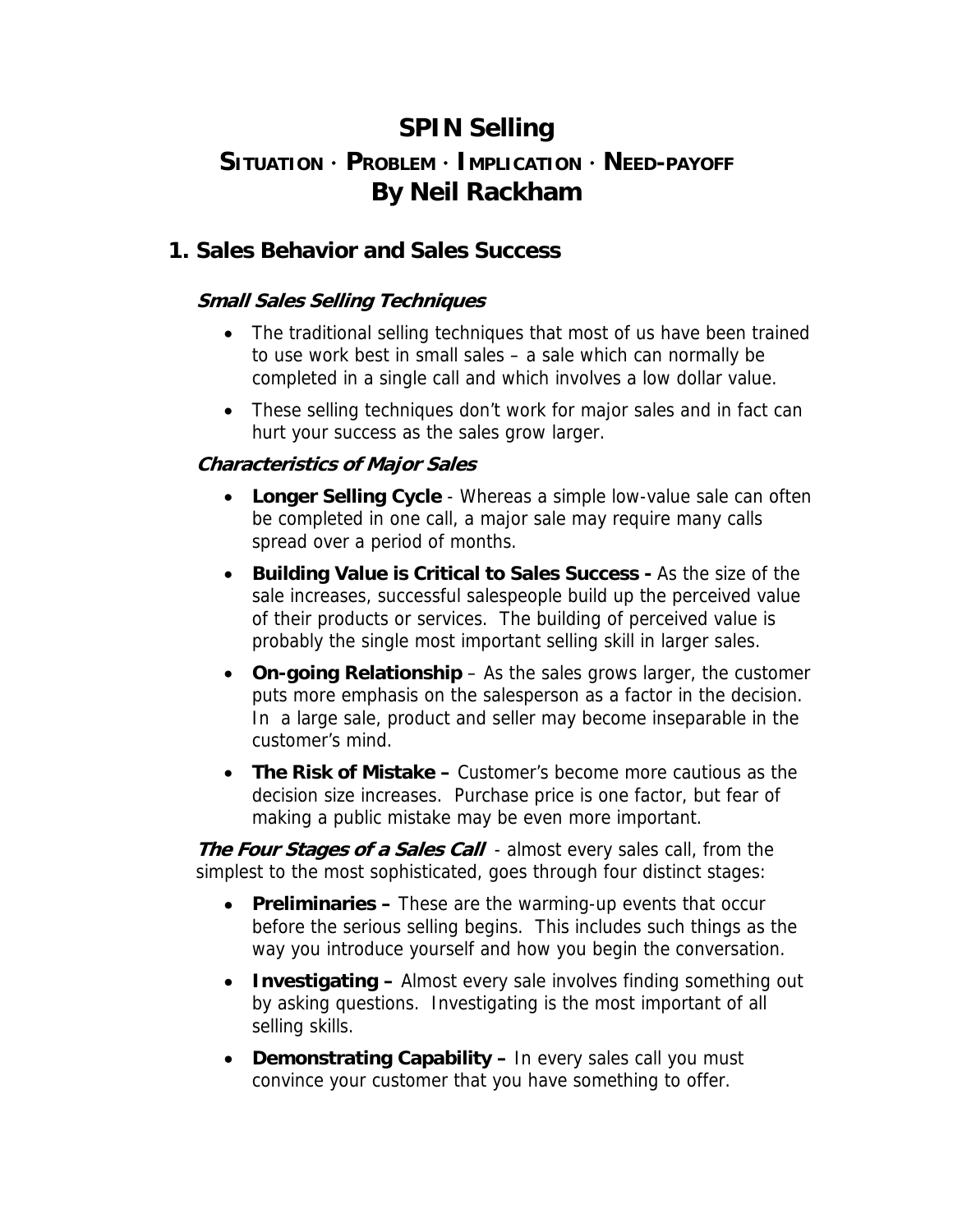• **Obtaining Commitment –** Finally, a successful sales call will end with some sort of commitment from the customer. Larger sales contain a number of intermediate steps that we call Advances. Each step advances the customer's commitment toward the final decision.

### **The SPIN Sequence of Questions**

- **Situation Questions At the start of the call, successful people** tend to ask data-gathering questions about facts and background.
- **Problem Questions –** they explore problems, difficulties, and dissatisfactions in areas where the seller's product can help. Inexperienced people generally don't ask enough Problem Questions.
- **Implication Questions –** are more complex and sophisticated types of questions. Implication Questions take a customer problem and explore its effects, helping the customer understand a problem's seriousness.
- **Need**-**payoff Questions** they get the customer to tell you the benefits that your solution could offer. Need-payoff Questions have a very strong correlation to sales success.

**The SPIN Model -** These four types of questions – **S**ituation, **P**roblem, **I**mplication and **N**eed-payoff – form a powerful questioning sequence that successful sales people use in the Investigating stage of the call.

## **2. Obtaining Commitment: Closing the Sale**

What is *Closing?* – A close is anything that puts the customer in a position involving some kind of commitment from them.

Consensus among writers of traditional selling is:

- Closing techniques are strongly related to success.
- You should use many types of closes.
- You should close frequently during the call.

#### **A series of studies by Rackham conclude that traditional closing techniques have no place in large sales transactions and can be both ineffective and dangerous.**

#### **Conclusions about Closing Techniques**

• By forcing the customer into a decision by using closing techniques, it speeds the sales transaction.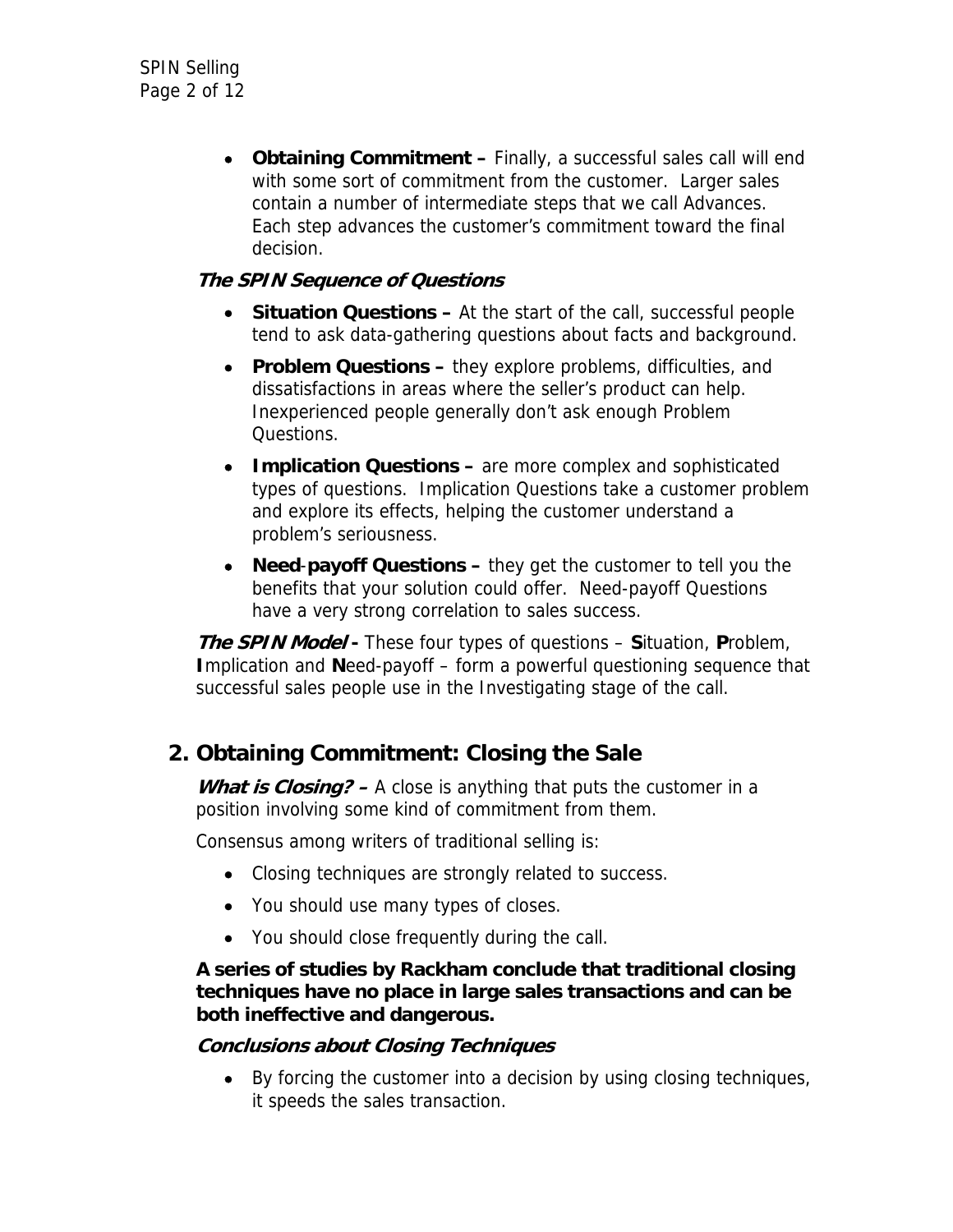- However, closing techniques reduce the chances of making a sale with expensive products.
- Closing techniques, like all forms of pressure, become less effective as decision size increases.
- Most professional buyers have an unfavorable view of closing techniques.
- The more there is a continuing post-sale relationship with the customer the less effective are closing techniques.

**But You Most Close –** Sales training, over the years has clearly put too great an emphasis on closing. But it would be equally unfortunate if we let the pendulum swing so far the other way that we began to teach people never to close at all.

### **Defining Closing Success in Larger Sales**

There are four possible outcomes of the sales call with larger sales:



• **Orders –** to be an order, the customer must show an unmistakable intention to purchase, usually by signing some kind of paperwork. Calls that result in orders are less common in larger sales than most sellers would like. So there are relatively few occasions when you can close for the order.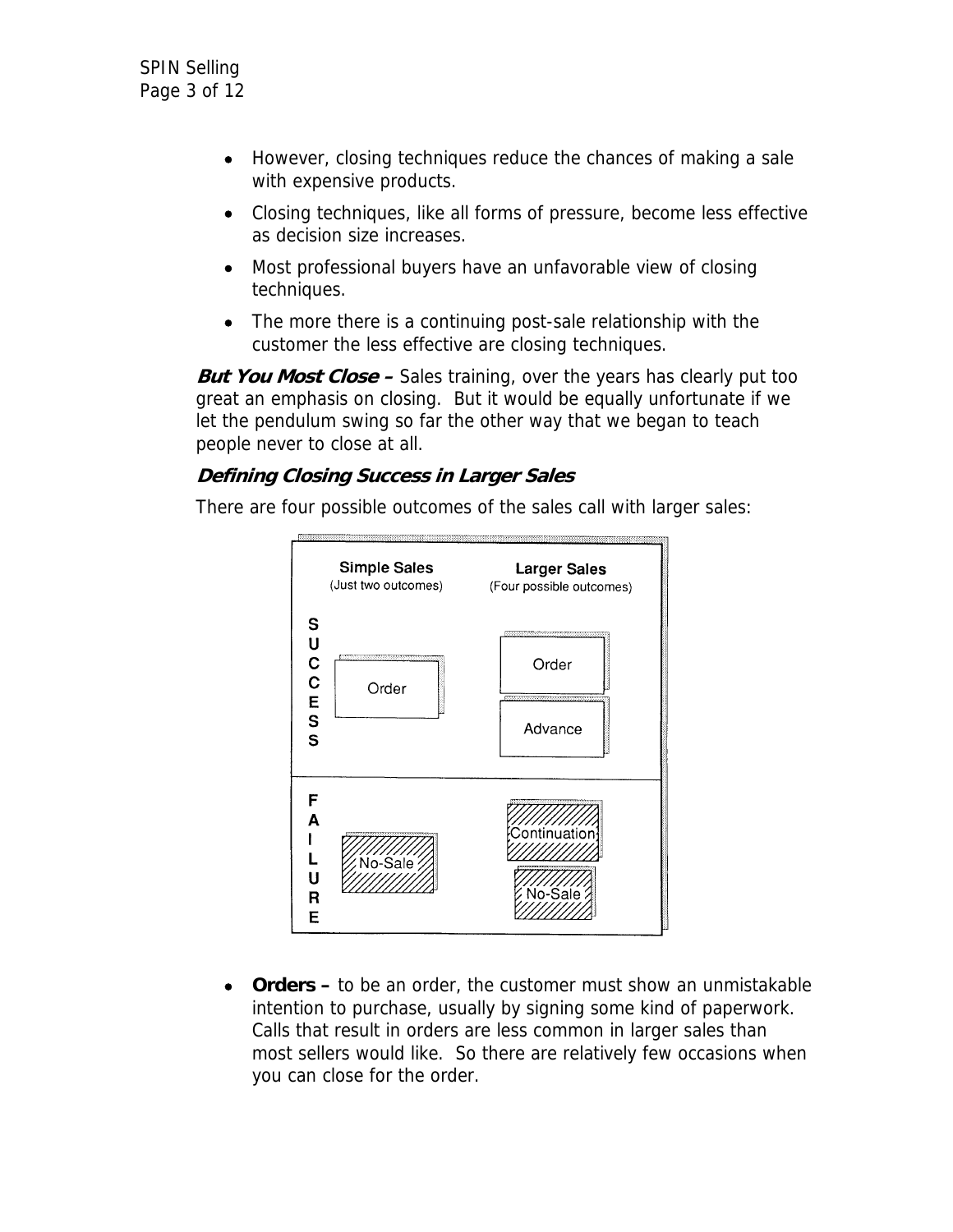- **Advances –** are those times, either in a call or after it, which moves the sale forward toward a decision. Typical Advances might include:
	- o A clearance that will get you in front of a higher level of decision maker.
	- o An agreement on need, with a promise for the needed information to prepare preliminary loan requests to prospective lenders.
	- o A scheduled meeting to discuss lender proposals.

All of these represent an agreement with the customer that moves the sale forward toward the ultimate decision. In larger sales the most **common** objective of closing would normally be to obtain an Advance. Successful closing in the major sales starts by knowing what Advance you can realistically obtain from the call.

- **Continuations** where the sale will continue but where no specific action has been agreed upon by the customer to move it forward. These calls don't result in an agreed action, yet neither do they involve a "No" from the customer. For example:
	- o "Thank you for coming. Why don't you visit us again the next time you're in the area."
	- o "We liked what we saw and we'll be in touch if we need to take things further."

In none of these cases has the buyer agreed to a specific action, so there's no concrete sign that the sale has progressed. Continuations are considered failures because these positive noises at the end of a call are a polite way to get rid of an unwanted seller. Whether a call has been successfully closed should be determined by customer's actions, not by their words.

• **No-sales –** where the customer actively refuses a commitment.

### **The Importance of Having a Clear Understanding of These Four Sales Outcomes**

- Our studies of top salespeople consistently showed that they used their understanding of these different outcomes to help them close calls more effectively by turning Continuations into Advances.
- What's more, by understanding what kind of Advance would be required to make a call successful, top salespeople set the kind of realistic closing objectives that moved the sales forward.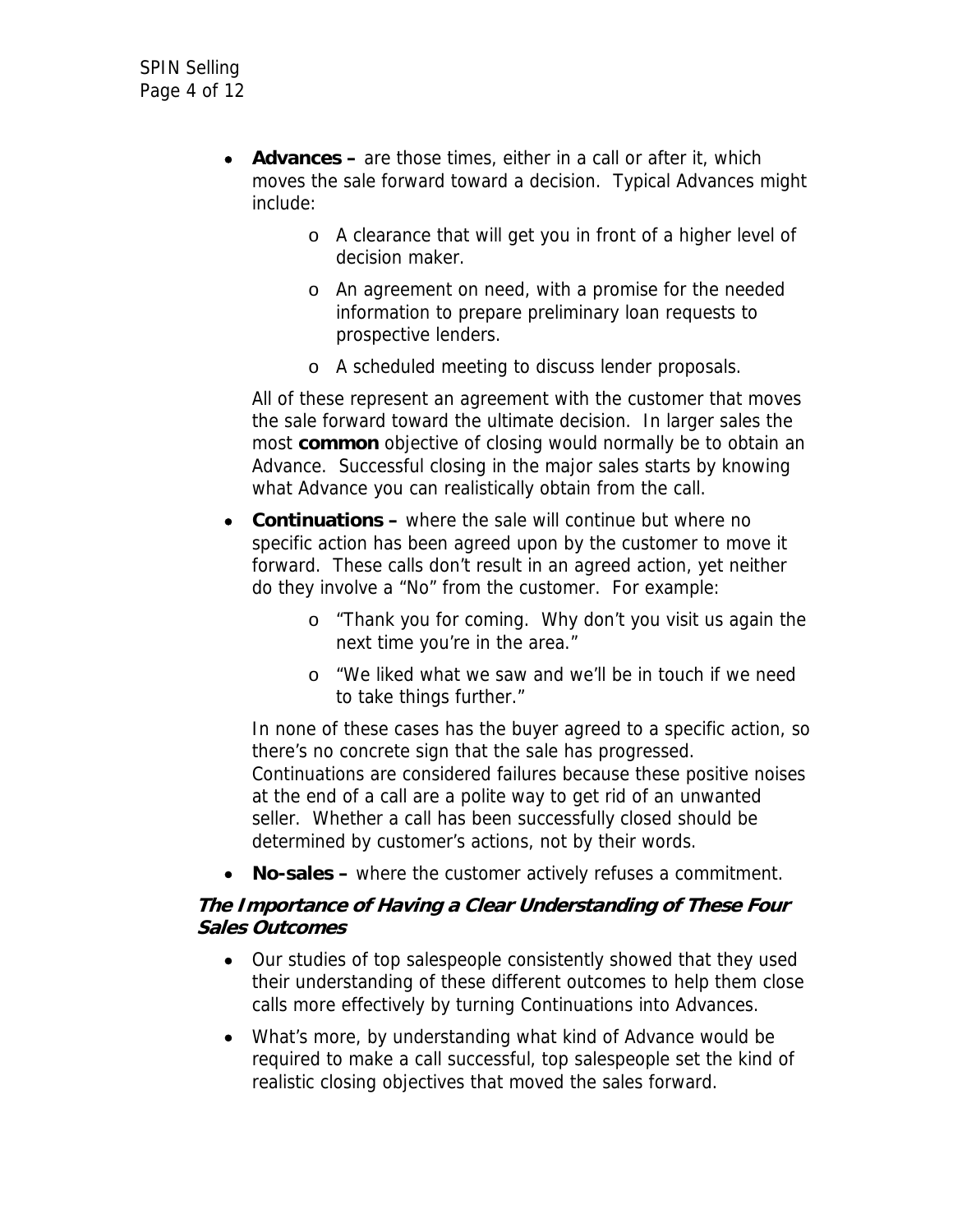**Setting Call Objectives –** in your planning, always include objectives that result in *specific action* from the customer. Know the difference between Continuations and Advances and become dissatisfied with setting call objectives that result only in a Continuation.

*Obtaining Commitment: Four Successful Actions –* **we found** that there are four clear actions that successful people tend to use to help them obtain commitment from their customers:



- **1. Giving attention to Investigating and Demonstrating Capability –** Successful salespeople give their primary attention to the Investigating and Demonstrating Capability stages. If you can convince buyers that they need what you are offering, then they will often close the sale for you.
- **2. Checking that key concerns are covered.** The most effective salespeople take the initiative and ask the buyer whether there were any further points or concerns that needed to be addressed.
- **3. Summarize the Benefits.** Successful salespeople summarize key points of the discussion, especially Benefits, before moving to the commitment.
- **4. Proposing a commitment.** At the point of commitment, successful salespeople "don't ask for the order" – they tell. The most natural, and most effective, way to bring a call to a successful conclusion is to suggest an appropriate next step to the customer.

Propose the highest realistic commitment that the customer is able to give. Successful sellers never push the customer beyond achievable limits. Your objective is not to close the sale but to open a relationship.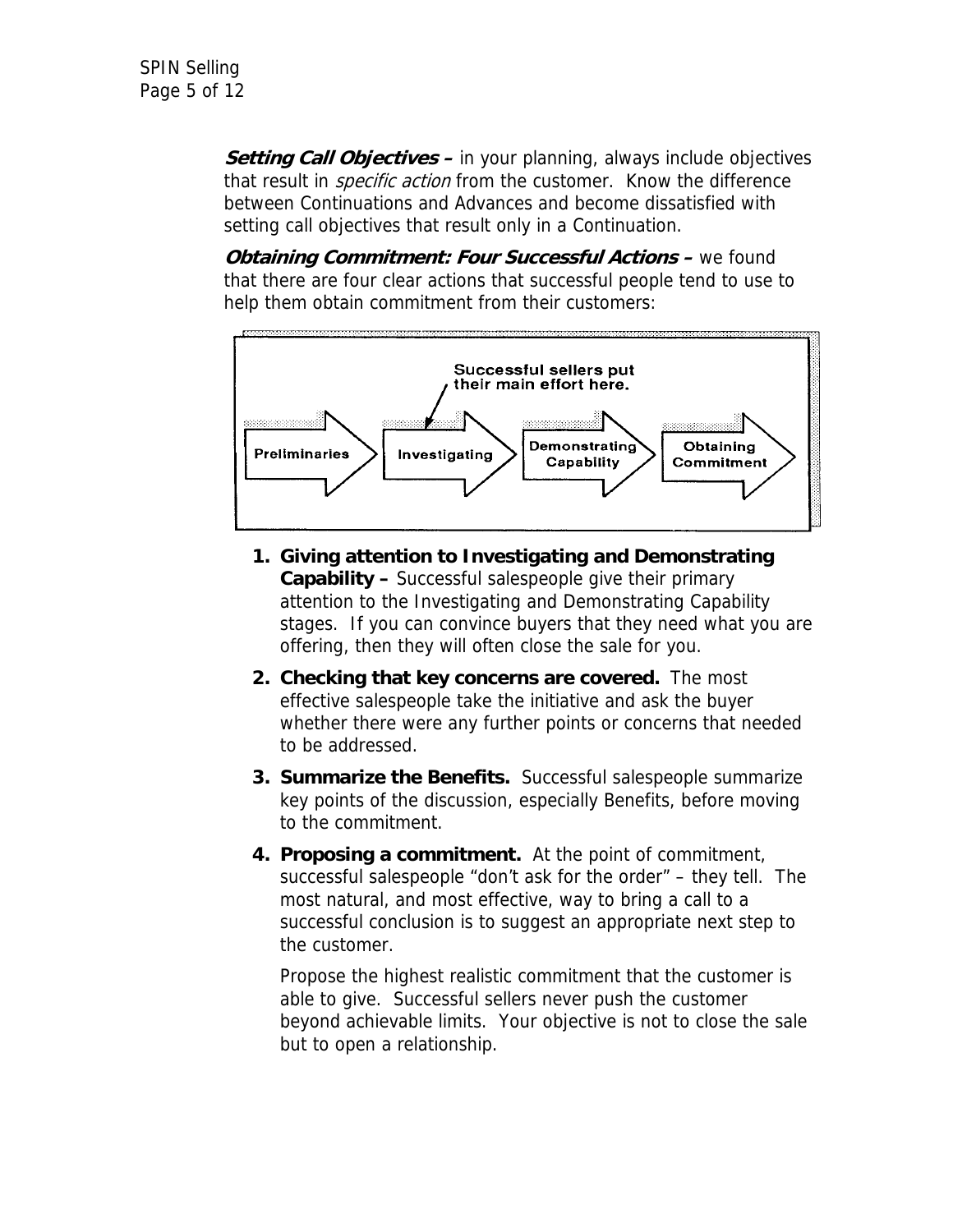SPIN Selling Page 6 of 12

## **3. Customer Needs in the Major Sale**

## **Different Needs in Small Sales and Large**

- Needs take longer to develop in the Investigating stage.
- Needs are likely to involve several people.
- Needs are more likely to be expressed on a rational basis even if the customer's underlying motivation is emotional.
- A decision that doesn't meet the needs of the client is likely to have a more serious consequence on the decision maker.

**Definition of "need" –** any statement by the buyer which expresses a want or concern that can be justified by the seller.

- **Implied Needs** statements by the customer of problems, difficulties and dissatisfactions with the present situation. For example, "I'm not happy with my current loan."
- **Explicit Needs –** specific customer statements of wants or desires. For example, "We need a loan with a longer amortization."

### **Explicit Needs and Success**

- As sales grow larger it becomes increasingly important to obtain Explicit Needs, not just Implied Needs.
- Explicit needs are the buying signals that predict success in larger sales.
- The real skill is how to convert Implied Needs into Explicit Needs so that the buyer wants to take action. When the customer starts to talk about action, that's when I hear "buying signals."
- **The purpose of questions in the larger sale is to uncover Implied Needs and to develop them into Explicit Needs.**

## **4. The SPIN Strategy**

### **Situation Questions**

- Collect facts and background data about the customer's existing situation.
- They are not positively related to sales success.
- They are an essential part of questioning but they must be used sparingly so as not to bore or irritate the client.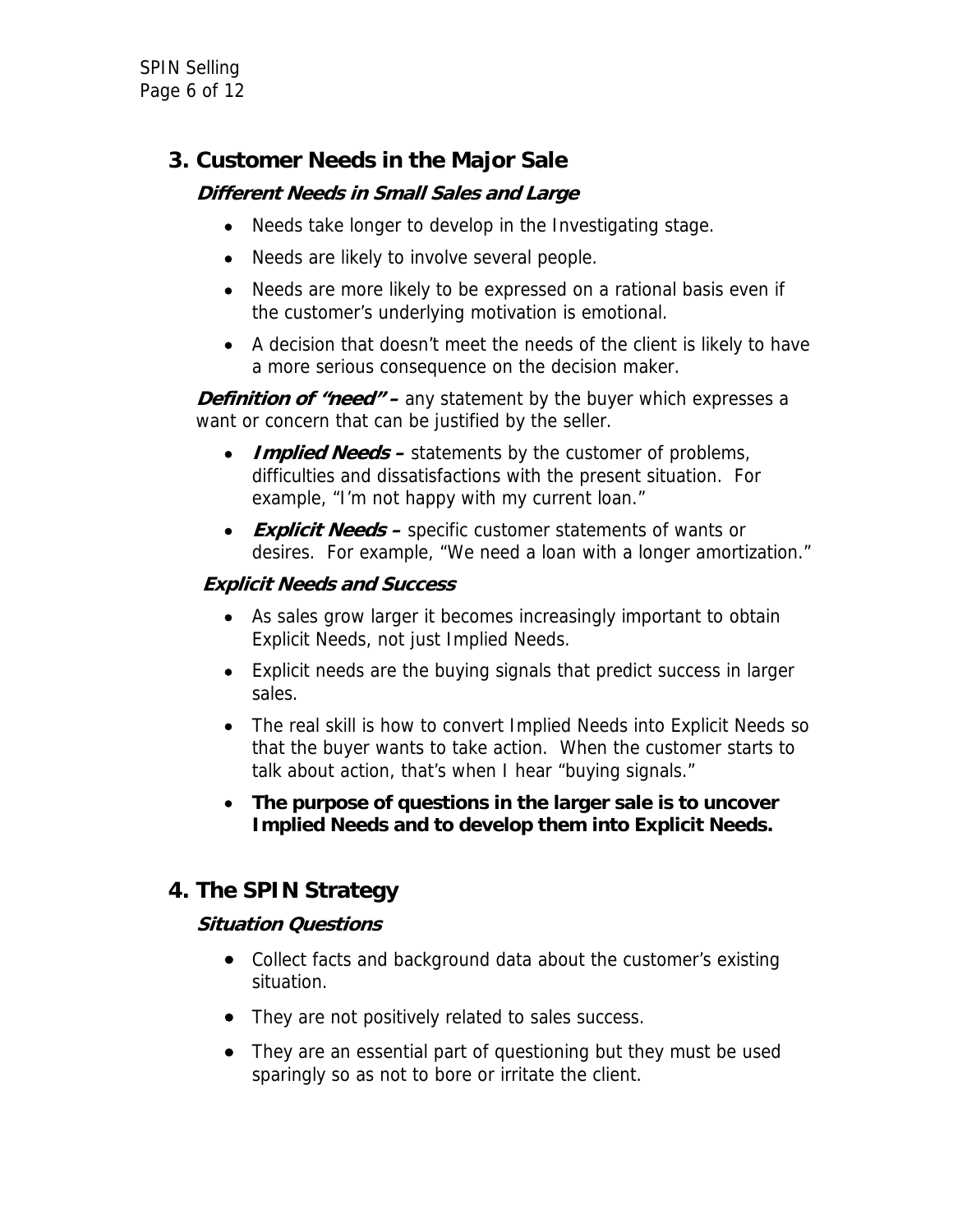## **Problem Questions**

- These questions probe for problems, difficulties or dissatisfactions. Each invites the customer to state Implied Needs.
- However, they are not positively related to sales success in larger sales.
- Problem Questions are necessary. If you can't solve a problem for your customer, then there's no basis for a sale.
- By asking Problem Questions, they uncover the Customer's Implied Needs.

### **Implication Questions**

- Are questions about the effects, consequences or implications of the customer's problems? For example, "How does a shorter amortization affect your cash flow from the property?"
- Are strongly linked to success in larger sales.
- The central purpose of Implication Questions is to take a problem that a buyer perceives to be small and build it up into a problem large enough to justify action.
- They are "sad" questions because they identify the problem.

### **Need-Payoff Questions**

- They ask about the value or usefulness of solving a problem. For example, "Is it important to reduce your monthly mortgage payment?" "Why would you find this solution helpful?"
- They focus the customer's attention on the solution rather than the problem creating a positive problem-solving atmosphere.
- They get the customer telling you the benefits. For example, "Why would a 10 year fixed rate loan be a benefit to you?" "Because I have the peace of mind of knowing that my rate is fixed for a long period of time."
- They are "happy" questions because they identify the solution.

#### **The SPIN Model – Asking questions that are important to the customer is what makes the SPIN model a success.**

- It's questioning sequence taps directly into the psychology of the buying process.
- Buyer's needs move through a clear progression from Implied to Explicit.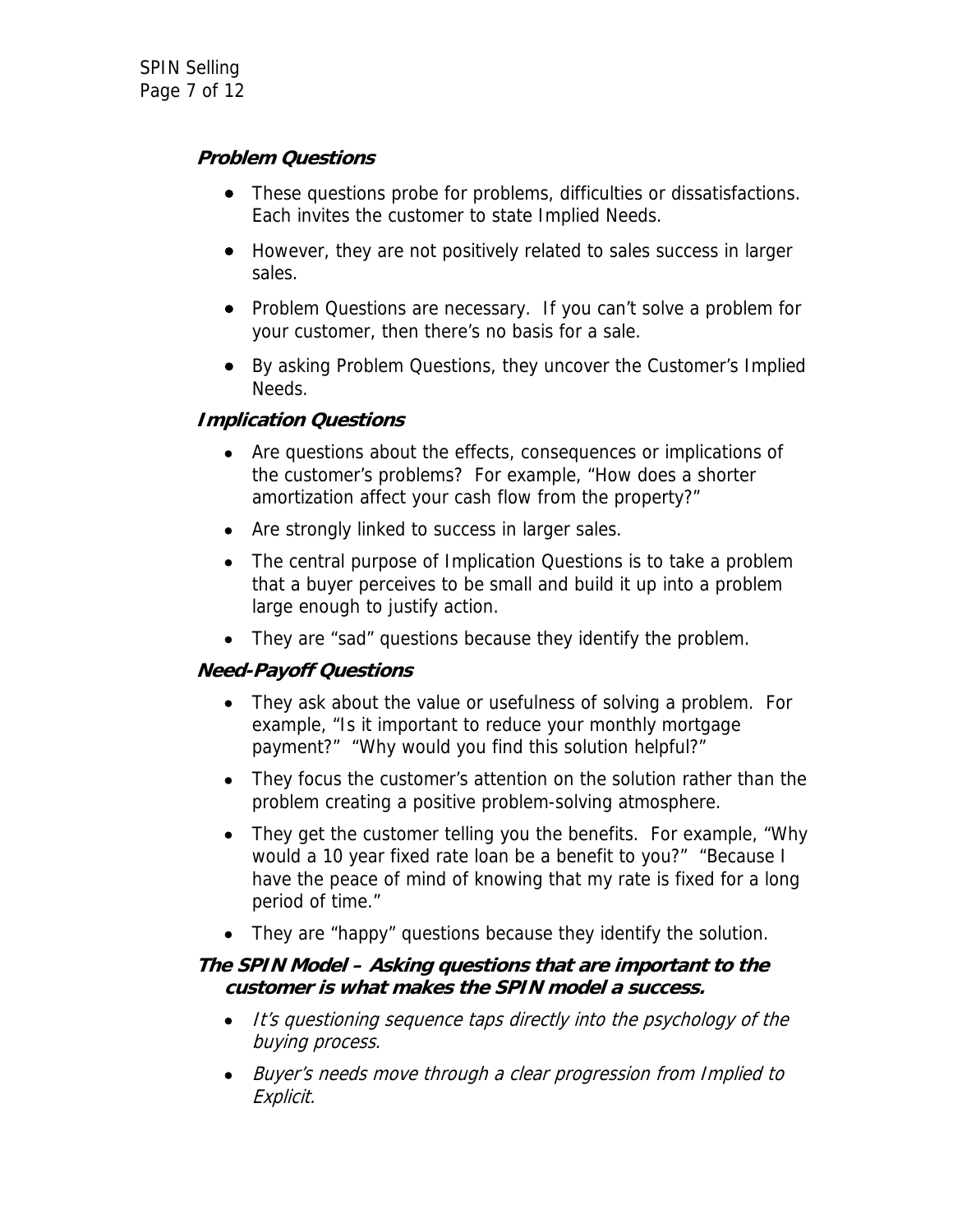- The SPIN questions provide a road map for the seller, quiding the call through the steps of need development until Explicit Needs have been reached.
- The more Explicit Needs you can obtain from buyers, the more likely the call is to succeed.

### **How to Use SPIN Questions**

- To ask SPIN questions effectively, begin by recognizing that your role in a sales call is that of problem solver.
- **How To Plan Problem Questions** 
	- o Before going into a sales call, write down at least three potential problems which the buyer may have and which your products or services may solve.
	- o Then write down some examples of actual Problem Questions that you could ask to uncover each of the potential problems you've identified.

### • **How To Plan Implication Questions**

- o The Problem Questions are identified, then ask yourself what related difficulties this problem might lead to, and write these down.
- o Think of these as the implications of the problem.
- o For each difficulty, write down the question it suggests.
- **Using Need-Payoff Questions** unlike Implication Questions, Need-payoff Questions have wide generality. Some generic Needpayoff Questions are:
	- o Why is that important?
	- o How would that help?
	- o Would it be useful if...?
	- o Is there any other way this could help you?

## **5. Giving Benefits in Major Sales**

#### **The Differences Between Features, Advantages & Benefits**

• **Features –** facts or information about your products or services. They do little to help you sell.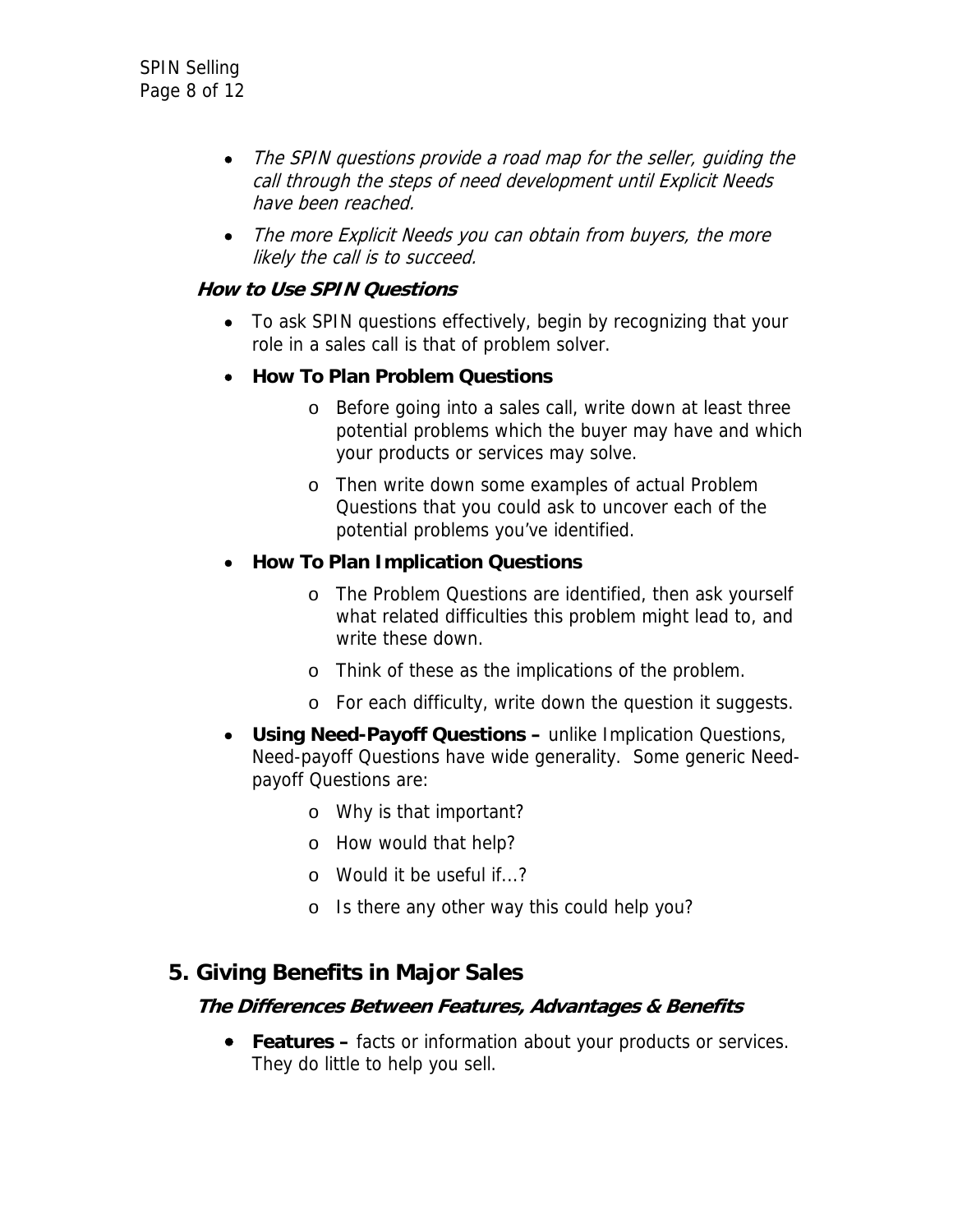- **Advantages –** show how a product or service can be used or can help the customer but aren't tied to Explicit Needs.
- **Benefits –** show how a product or service meets an Explicit Need expressed by the customer.

### **Demonstrating Capability Effectively**

- **Beware of Features & Advantages most of us give far too** many Features and Advantages when selling. The first thing to ask yourself about any new sales opportunity is, "What problems can I help solve with my product or service?" When you understand the problems it solves, you can plan SPIN questions to develop Explicit Needs.
- **Don't demonstrate capabilities too early in the call** it's important in large sales to develop Explicit Needs by using Implication and Need-payoff Questions before you offer solutions. Presenting capabilities too soon is one of the most common mistakes in large accounts.

## **6. Preventing Objections**

*Objection Handling versus Objection Prevention –* **the best way to** handle objections is through objection-prevention strategies, where the seller first develops value using Implication and Need-payoff Questions before offering solutions.

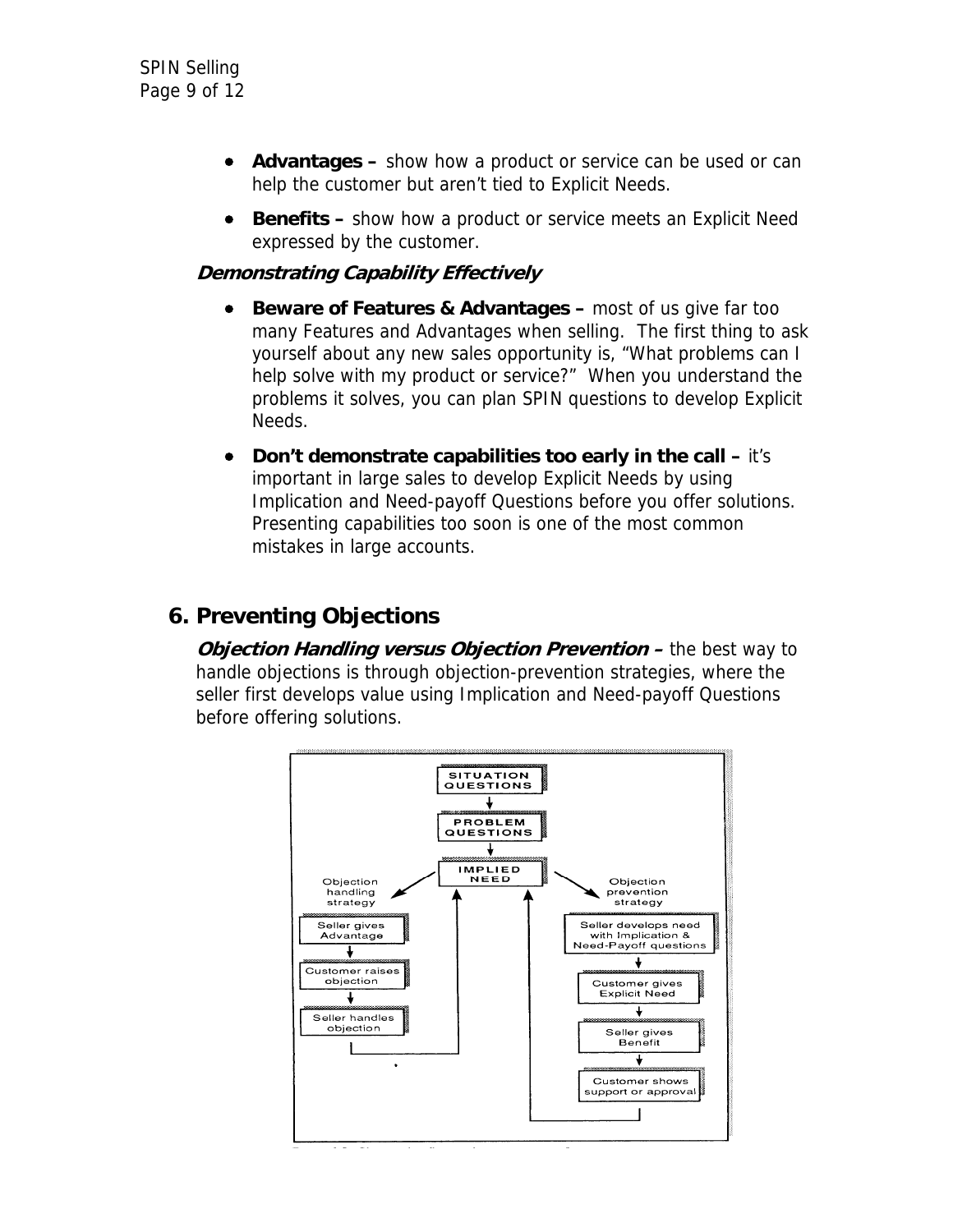## **Preventing Objections from Your Customers**

- **Objections early in the call.** Most objections are to solutions that don't fit needs. If you're getting a lot of objections early in the call, it probably means that instead of asking questions, you've been prematurely offering solutions. The cure is simple: Don't talk about solutions until you've asked enough questions to develop strong needs.
- **Objections about value.** If most objections you receive raise doubts about the value of what you offer, you are probably not developing needs strongly enough. The solution lies in better needs development, not in objection handling. Cut down on the use of Features and instead concentrate on asking Problem, Implication and Need-payoff Questions.

## **7. Preliminaries: Opening the Call**

**First Impressions –** over the years I've come to doubt the importance of first impressions during the Preliminary stage of the call.

*Relating to the buyer's personal interests –* **the last thing a busy** prospect wants is to tell the tenth seller of the day all about his last game of golf.

**A Framework for Opening the Call -** there isn't one best opening technique but there is a framework that successful people use.

- **Focusing on Your Objective** What's the purpose of your opening? To get the customer's consent to move on to the next phase – the Investigating stage. You want them to agree that it's OK for you to ask them some questions. In order to this you must establish:
	- o Who you are
	- o Why you're there (but not by giving product details)
	- o Your right to ask questions you want to establish your role as the seeker of information and the buyer's role as the giver.
- **Making Your Preliminaries Effective** the most important test of whether you're handling Preliminaries effectively is whether your customers are generally willing to move ahead and answer your questions. Be concerned about these three points.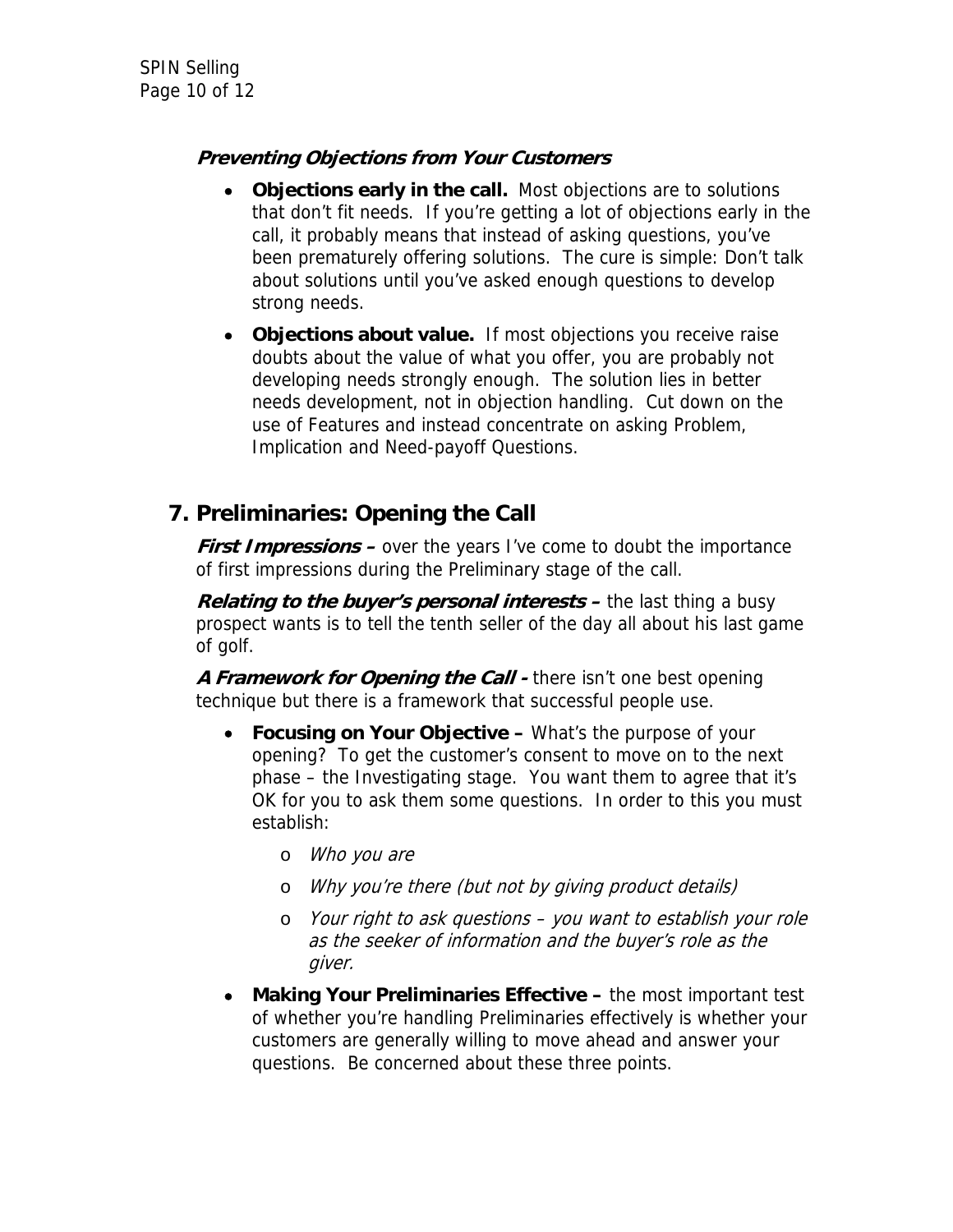- **1.** Get down to business quickly. Don't dawdle. A common mistake for inexperienced salespeople is to spend too long on pleasantries.
- **2.** Don't talk about solutions too soon. Offering solutions too soon causes objections and greatly reduces the chances that the call will succeed.
- **3.** Concentrate on questions. Never forget that the Preliminaries are not the most important part of the call. Plan ahead by preparing a list of questions to be used to interview the buyer.

## **8. Turning Theory into Practice**

**The Four Golden Rules for Learning Skills** – most people can greatly improve their ability to learn skills if they stick by four simple rules.

**Rule 1: Practice Only One Behavior at a Time –** one principle for successfully learning a skill is to work on one behavior at a time. Don't move on to the next until you're confident you've got the first behavior right.

**Rule 2: Try the New Behavior at Least Three Times –** you have to try any new behavior several times before it becomes practiced enough to be both comfortable and effective.

**Rule 3: Quantity Before Quality - When you're practicing,** concentrate on quantity: use a lot of the new behavior. Don't worry about quality issues, such as whether you're using it smoothly or whether there might be a better way to phrase it. Use the new behavior often enough and the quality will look after itself.

**Rule 4: Practice in Safe Situations –** Always try out new behaviors in safe situations until they feel comfortable. Don't use important sales to practice new skills.

### **A Strategy for Learning the SPIN Behaviors**

- **Focus on the Investigating Stage** practice your questioning skills and the other stages of the call will generally look after themselves. Use the SPIN questions to get your customers to feel a genuine need for your product.
- **Develop Questions in the SPIN Sequence –**